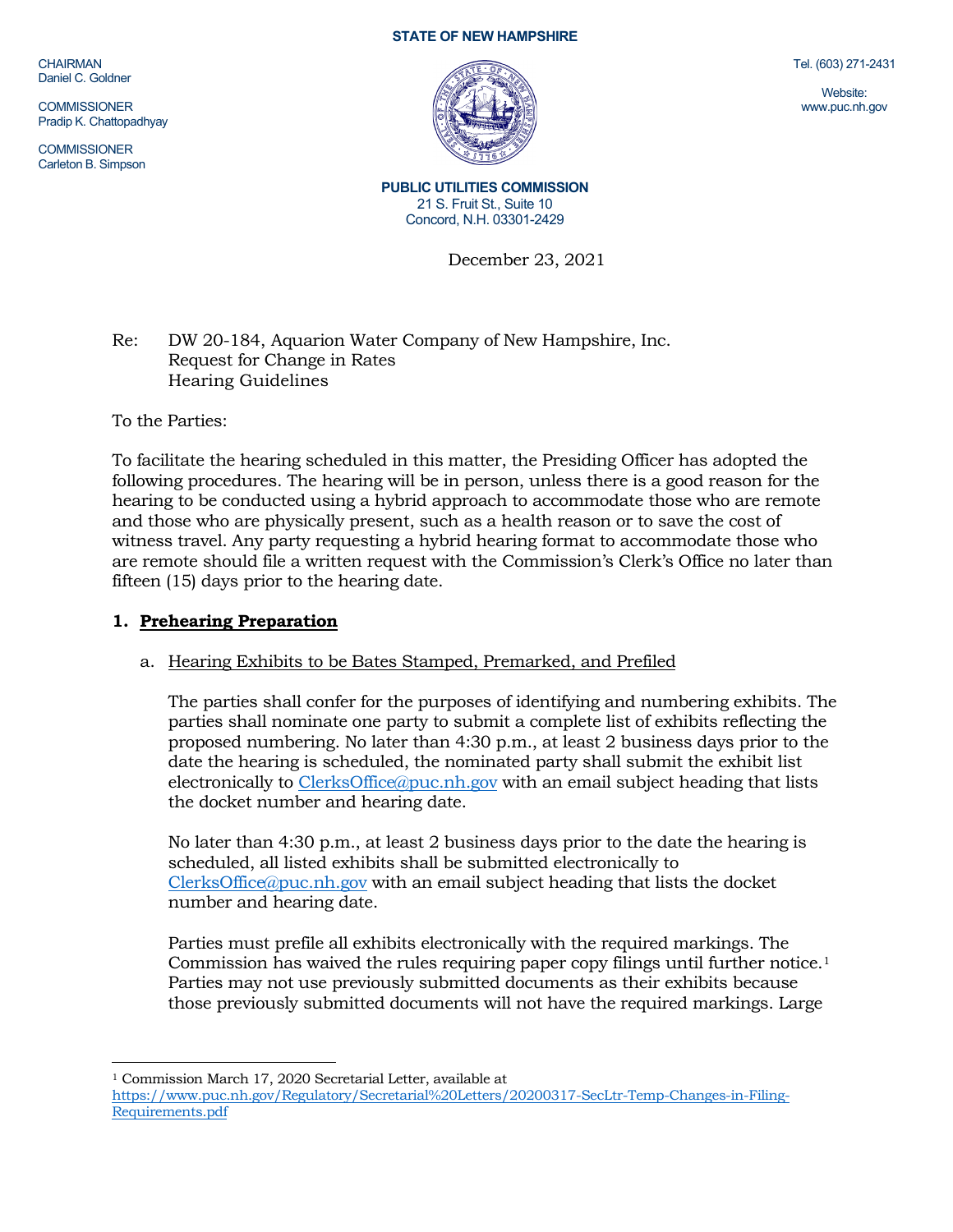files must be broken down into files that do not exceed 25 MB in size, and individual emails may not exceed 25 MB in size.

Parties must premark each exhibit in the upper right hand corner of each page with the docket number and the exhibit number. *See* N.H. Admin. R., Puc 203.22(d)(1). Parties must sequentially paginate each exhibit, which should be Bates-stamped with Arabic numerals only. *See* N.H. Admin. R., Puc 203.22(c). The sequential pagination must carry through multi-document exhibits. Bates numbering must appear in the lower right corner of each page of the exhibit, in approximately the same location, unless such placement would cause confusion or block the view of necessary information in the exhibit.

Parties must name each electronic version of an exhibit using the following naming convention: Docket No. without prefix\_Date of Hearing\_exh no. [Example: 20- 040\_2020-04-27\_exh\_3]. Parties may not include more than one exhibit per electronic file. If a large file exceeds 25 MB in size and has been broken into several smaller parts, this should be reflected in the exhibit number, such as "exh\_1 (Part 1 of 5)." Confidential files should be named using the following naming convention: con\_ Docket No. without prefix\_Date of Hearing\_exh no.

Failure of the parties to follow the above requirements may result in postponement of the hearing.

b. Witness Lists

No later than 4:30 p.m., at least 2 business days prior to the date the hearing is scheduled, each party shall submit its witness list electronically to [ClerksOffice@puc.nh.gov](mailto:Clerks.Office@puc.nh.gov) with an email subject heading that lists the docket number, hearing date, and name of party filing. The parties may submit a joint witness list. The Commission may limit the number of witnesses or time for each witness's testimony pursuant to Puc 203.21.

c. Filing and Service

All parties must observe the Commission's rules for service.

Parties may, but are not required to, file paper copies of exhibits and exhibit lists at this time. If parties elect to file only electronically at this time, then they are directed to maintain one paper copy of all filings. The Commission will issue a subsequent order or letter indicating when that paper copy must be filed.

### d. Confidential Information

No later than 4:30 p.m., at least 2 business days prior to the date the hearing is scheduled, parties must advise the Commission by email sent to [ClerksOffice@puc.nh.gov](mailto:Clerks.Office@puc.nh.gov) and the service list only if they will be discussing or introducing confidential information during the hearing. If so, parties should identify the confidential information in question.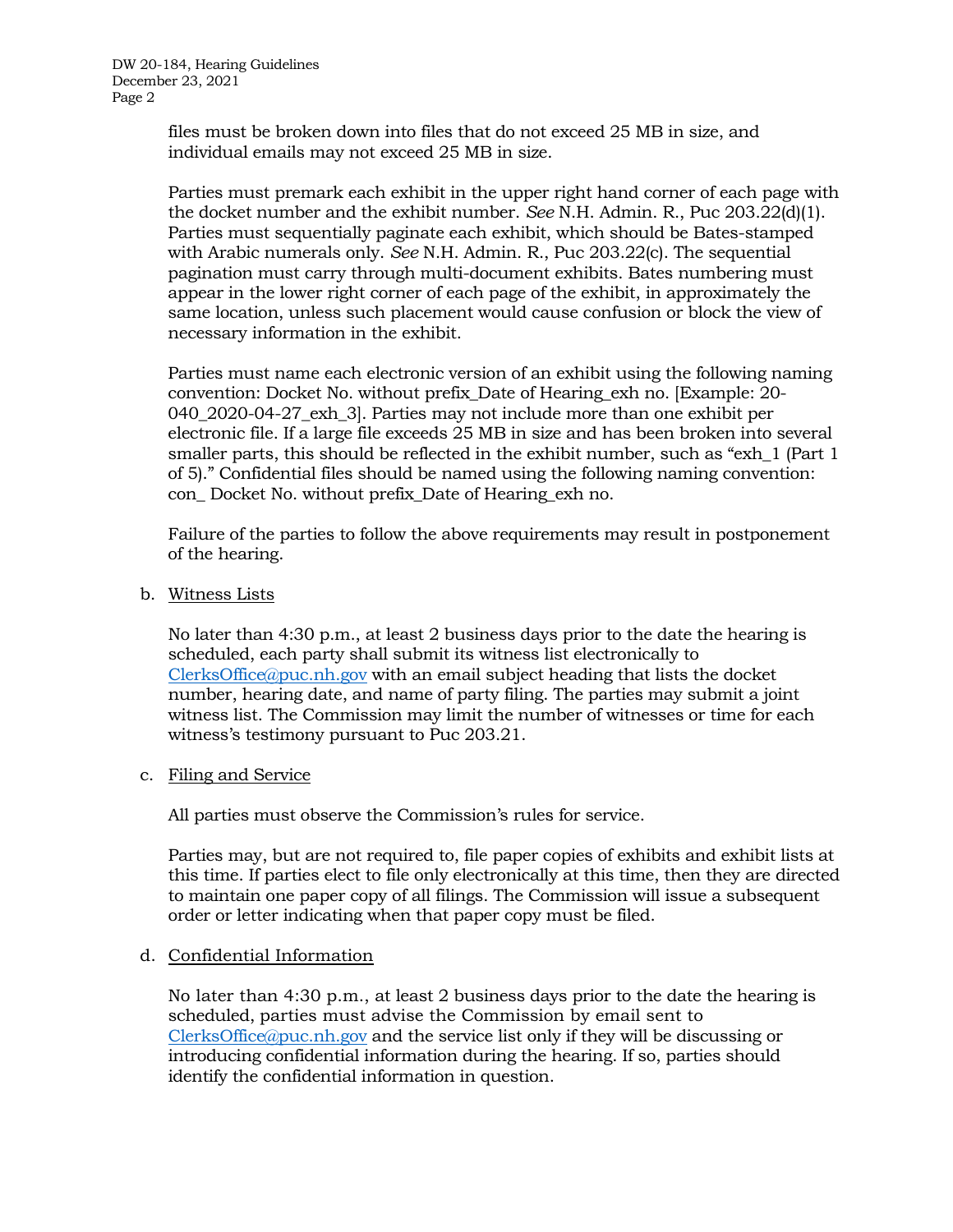DW 20-184, Hearing Guidelines December 23, 2021 Page 3

## **2. Conduct of Hybrid Hearing**

### a. Use of Webex Videoconferencing Platform

If a hybrid hearing format will be used, the Commission will use the Webex videoconferencing software to hold the hearing. Parties will be sent a link to the Webex videoconference in advance that will enable them to join the hearing remotely.

### b. Technology Requirements for Remote Participation & Best Practices

Parties and individuals participating remotely must have the ability to be seen and heard by the commissioners during the hearing. Accordingly, some form of camera device and microphone must be available to remote participants. All individuals participating remotely are encouraged to use a hard-wired, not wireless, internet connection and a good quality wired microphone. Participants should download and test the Webex software in advance of the hearing.

#### c. Preregistration of Remote Participants

No later than 4:30 p.m., at least 2 business days prior to the date the hearing is scheduled, each person wishing to speak for, or on behalf of, a party, or to provide public comment, during the hearing must register with the moderator<sup>[2](#page-2-0)</sup> at [PUCWebModerator@puc.nh.gov](mailto:PUCWebModerator@puc.nh.gov) by sending an email with a subject heading that lists the docket number, hearing date, and name of party filing. A party should submit one email for all of its participants (witnesses, attorneys, etc.) listing the name, email address, and telephone number of each participant.

### d. Preregistration of In-Person Participants

Parties and members of the public wishing to attend the hearing in person are encouraged to register in advance at [ClerksOffice@puc.nh.gov](mailto:Clerks.Office@puc.nh.gov) or by calling the Commission at (603) 271-2431, at least two days before the hearing.

### e. Presentation of Exhibits by Remote Participants

Each participant must clearly identify each exhibit by its premarked number before referencing it or introducing it by video during the hearing. If it will be necessary for a party to display an exhibit (or exhibits) on the screen during the hearing, then that party must do a run-through with the moderator at least one business day prior to the scheduled hearing to ensure that the party knows how to do so and how to close the presentation when it is complete.

<span id="page-2-0"></span><sup>2</sup> The moderator is a staff member assigned to aid the Commission with the technological aspects of the remote hearing.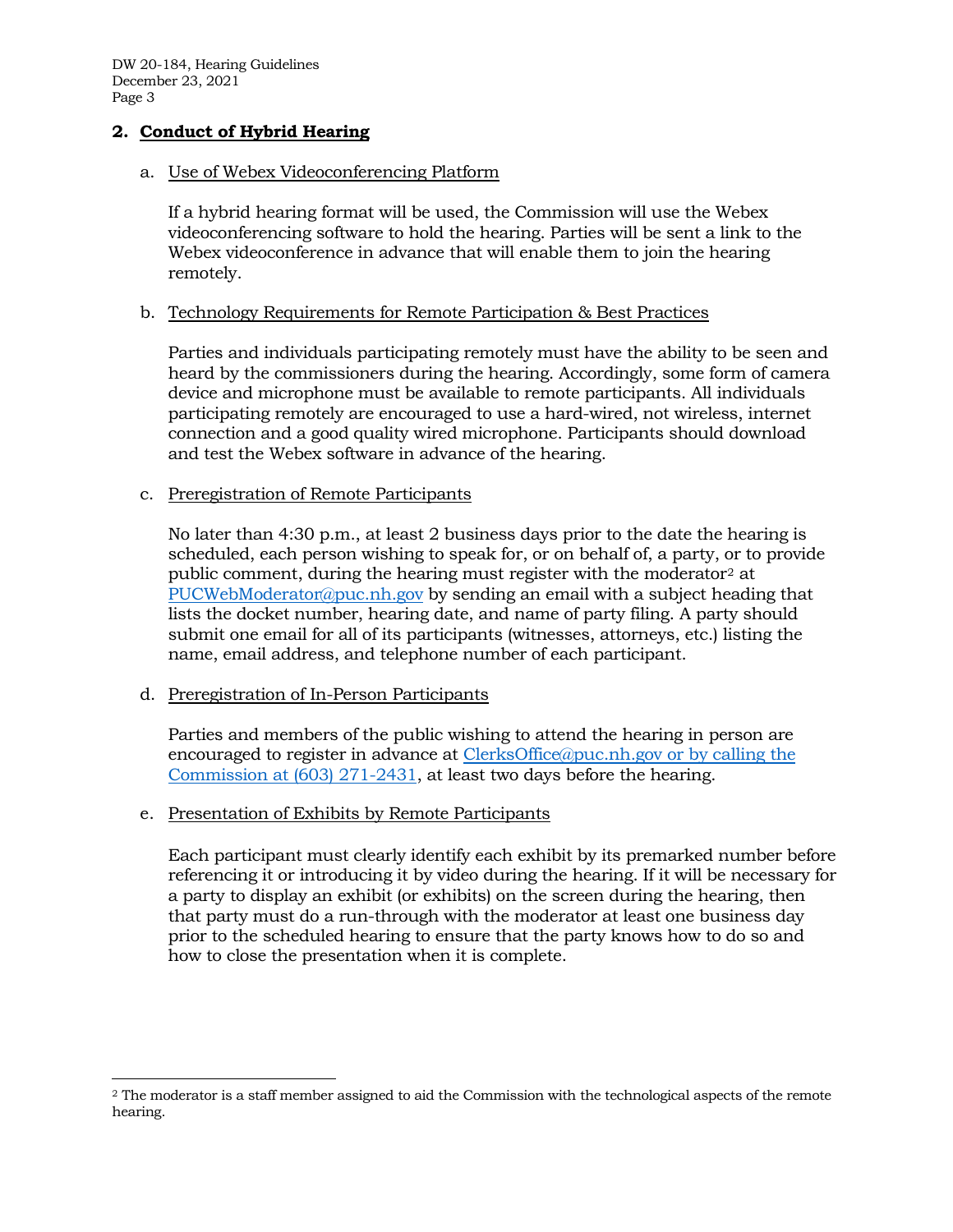### f. Technology Trouble Shooting on the Hearing Day

Hearing participants joining remotely via Webex must join the Webex conference at least 15 minutes before the scheduled commencement of the hearing to verify their names and affiliations, resolve any technical issues, and discuss any necessary preparations prior to the commencement of the hearing.

Any participant experiencing difficulties obtaining access to, or participating in, the hearing should call the Commission at (603) 271-2431.

### g. Hybrid Hearing Protocol for Remote Participants

A stenographer will make a record of each of the Commission's hearings. Therefore, during the hybrid hearing, all participants must choose the "mute" option when they are not speaking to ensure the best sound quality. The moderator will mute any participant causing noise interference.

Although participants must mute their microphones when not speaking, participants wishing to make an objection may unmute for that purpose. For any other issue, anyone wishing to speak should physically raise their hand first and should only speak after being recognized by the Presiding Officer.

All non-active participants who are not attorneys will be placed in "attendee" mode, which will deactivate their microphone and video feed, to make it easier for other participants and the Commissioners to focus on the speakers during the hearing and to reduce network saturation. Non-active participants will still be able to view and hear the hearing.

Each participant must clearly identify him- or herself before speaking and identify any other persons present at the participant's location. Speakers are advised to face their camera and speak slowly, with frequent pauses, to ensure accurate transcription.

The Commission does not recommend the use of the Webex "private chat" function to facilitate attorney/client consultations. The Commission does not use or monitor the chat function during hybrid hearings.

h. Although the Commission will, if necessary, address any confidential matters separately at a single time during the hybrid hearing, the Commission may also need to do so at other times during the hearing, at which time public access to the hearing will be suspended. The public and parties who do not have a right to confidential information will not be able to participate in the hearing when this occurs for so long as confidential information is being addressed during the hearing.

The Presiding Officer may issue further procedures as necessary.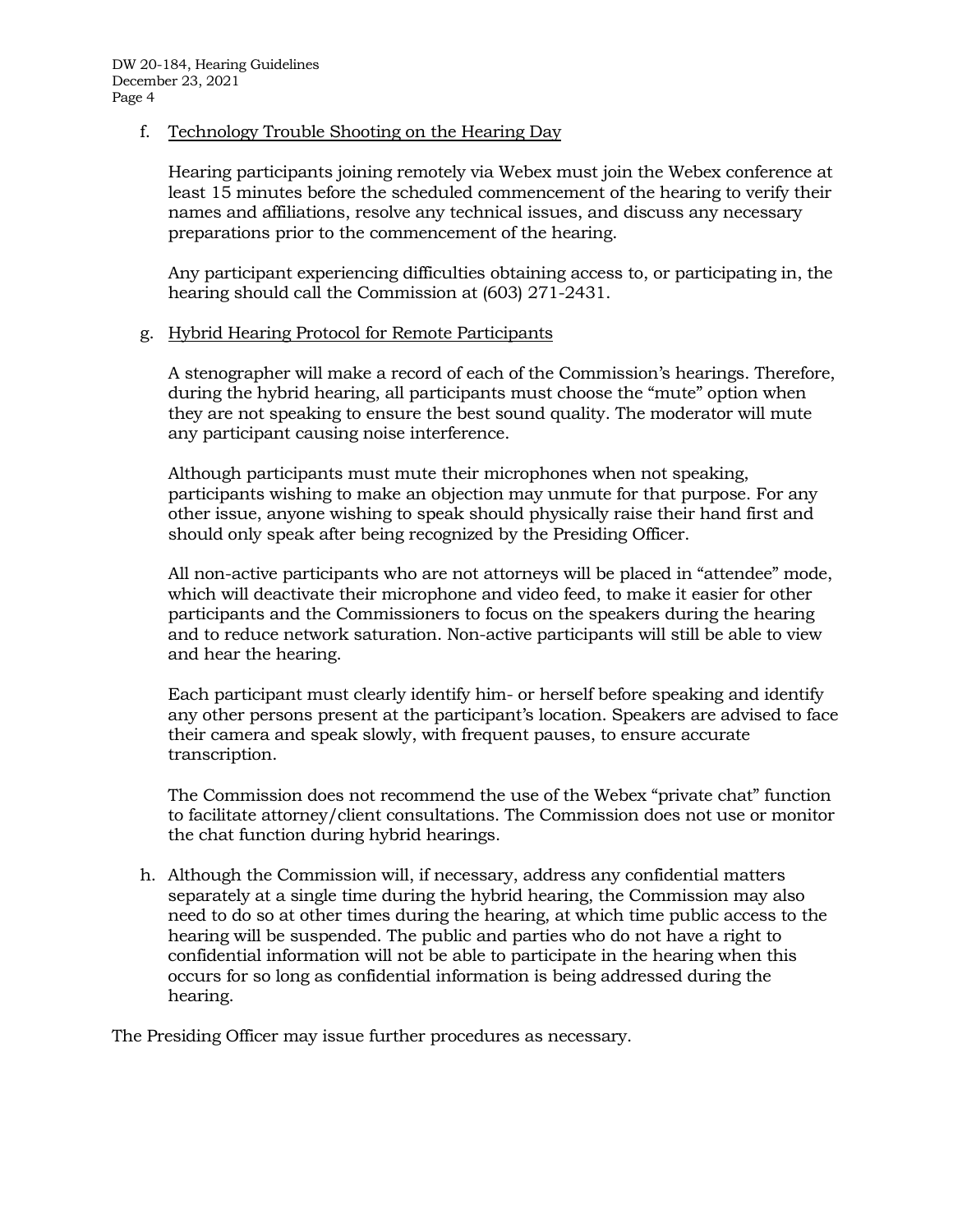DW 20-184, Hearing Guidelines December 23, 2021 Page 5

Sincerely,

\_\_\_\_\_\_\_\_\_\_\_\_\_\_\_\_\_\_\_\_\_\_\_\_\_

Daniel C. Goldner Presiding Officer Chairman

cc: Service List (Electronically) Docket File